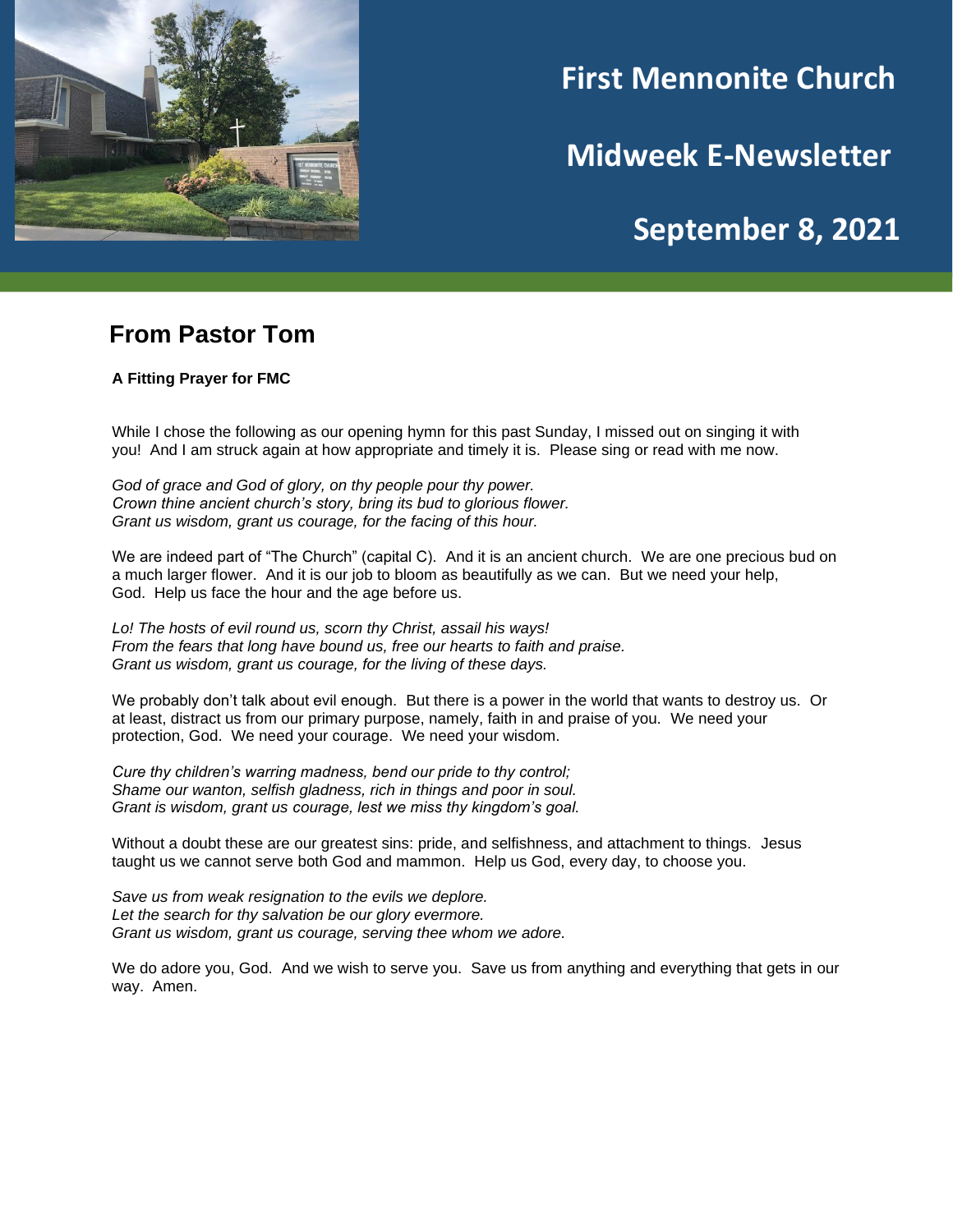## **Among Our Friends/In Our Prayers**

- Let us pray, fervently and frequently, for First Mennonite Church of Hillsboro. Let us pray for tonight's meeting. And let us pray for the will to enact our mission statement: "Making disciples through loving relationships."
- Let us pray for all those who struggle with health-related issues. Which, if we're honest, is all of us. May God grant each one of us the healing we need.
- Let us pray for all those impacted by Covid 19. Which again, if we're honest, is all of us. May we live out God's will, and not our own—on earth as in heaven.
- **Bogger Finally, let us pray for peace.** Peace among us, peace in our community, peace in our country, peace in our world.

## **Upcoming Events**

- **Our facilitated congregational meeting** (concerning our current pastoral review) **is tonight, September 8**. All FMC members and those who attend regularly are welcome and encouraged to attend. A pizza meal will begin at 5:45 p.m. in the fellowship hall, with seating also on the patio (weather permitting). The meeting will follow at 6:30 in the sanctuary.
- **Sunday, Sept. 12 – KIPCOR Film Series** resumes *live*, with *The Prison Within*, **2 p.m.**, Krehbiel Auditorium in Luyken Fine Arts Center at Bethel College. Individuals incarcerated in San Quentin Prison and charged with murder take a journey of redemption through participation in a restorative justice program. Talk-back to follow. *Bethel's COVID-19 protocols require physical distancing and mask-wearing indoors regardless of vaccination status.*
- **Everence will host a** *Social Security and retirement income planning* **webinar** on Tuesday, Sept. 14 at 6:30 p.m. Attendees will learn about Social Security strategies, risks that can impact retirement savings and strategies to help income last throughout retirement. This online workshop is free. Register soon by contacting our office at 316-283-3800, 877-467-7294 or [central.kansas@everence.com.](mailto:central.kansas@everence.com)
- **Central Kansas Community Foundation is holding their "Rural Matters" CKCF Summit 2021 Thursday, Sept. 23 from 4-6 p.m. at the Wild Prairie Event Center**, 1610 SE 3rd St, Newton, KS 67114. This free event is hosted by CKCF Board of Directors. Annually we gather to bring like-minded individuals together to share experiences, contemplate opportunities and celebrate local and regional successes. Marci Penner, Kansas Sampler Foundation, will be our keynote speaker. Also hear from Carol Duerksen about her and Donley's reasonings behind a planned gift to their community through Goessel Community Foundation. We will have individually wrapped snacks and be in a facility that will allow for social distancing. Table talks will be also be facilitated throughout our time together. Plus for those in attendance, there are two chances for a \$100 Operating Fund grant and two drawings for the Kansas Guidebook.
- **Bakers and Crafters Needed!** Help support Bethel College Women's Association by donating pies for BCWA's Pie-By-The-Slice booth or any baked item or craft item for the Market in the Round at Fall Fest 2021. Peppernuts, zwieback, cinnamon rolls, and coffee cakes are popular items! Bring your pies (no refrigerated or custard pies please) to Seminar A in Schultz Student Center 4-6:30 p.m. Friday, October 1 or 8-11a.m. on Saturday, October 2. Baked goods and craft items can be dropped off at the Luyken Fine Arts Center Rm 140 on Friday 1:30-4:30pm or Saturday 7-8 a.m. All proceed go to support Bethel College.